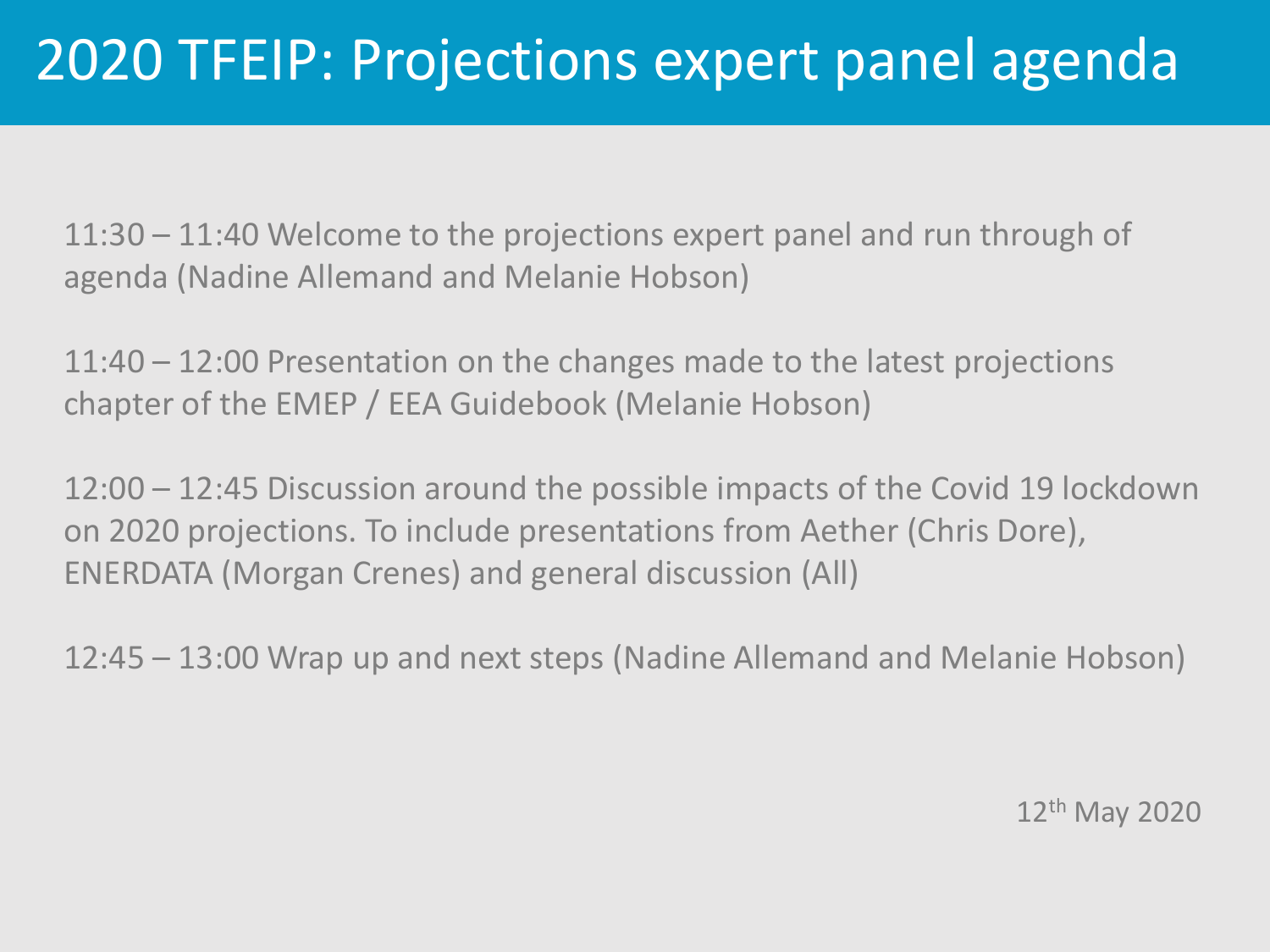

Category

Version

**General guidance** 



**Updates made to form the 2019 Projections Chapter of the EMEP/EEA guidebook**

**Lead authors** 

Melanie Hobson, Nadine Allemand, Chris Dore

Contributing authors (including to earlier versions of this chapter)

Title

Projections

Guidebook 2019

Richard Claxton, Natacha Claeys, David Cowell, Alessia De Vita, Simon Eggleston, Richard German, Justin Goodwin, Kevin Hausmann, Thomas Holtmann, André Jol, Steven Lauwereins, Stephan Leinert, Julio Lumbreras, Anne Misra, Javier Montero, Tim Murrells, Yvonne Pang, Neil Passant, Tinus Pulles, Beatriz Sanchez, Pelopidas Siskos, Melanie Sporer, Robert Stewart, Olav-Jan van Gerwen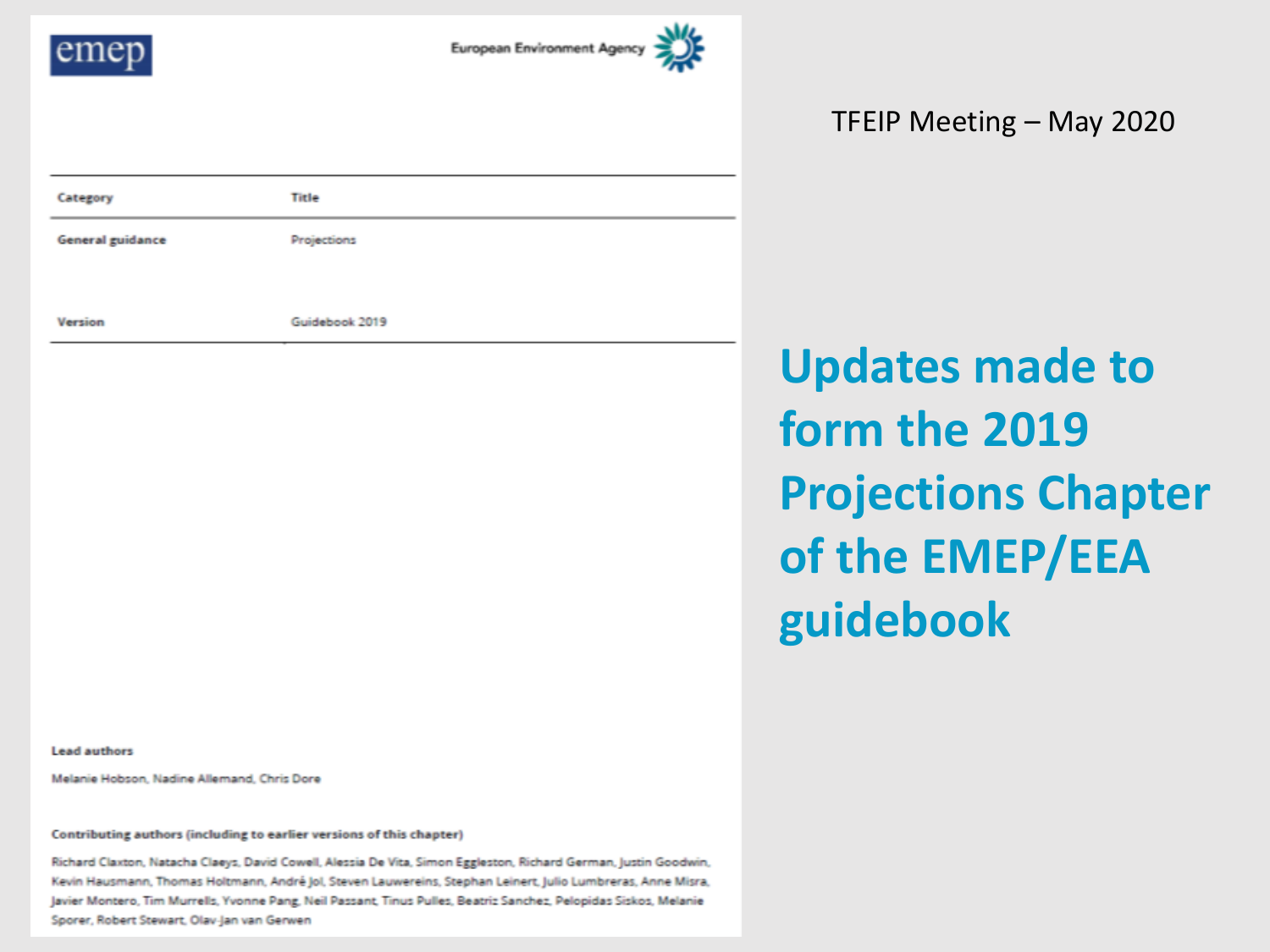## Updates to the projections chapter of the Guidebook

- General text
- 1A1 energy industries
- 1A2 manufacturing industries and construction
- 1A3b road transport
- 1A3d navigation (shipping)
- 1A4 small combustion stationary (focus on the residential sector)
- 1A4 and 1A5 small combustion mobile (NRMM)
- 2 Industrial processes and product use (focus on solvent use)
- 3 Agriculture
- 5 Waste





**General Guidance on Estimating and Reporting Air Pollutant Emission Projections** pecific contract No 070201/2018/780958/SFRA/ENV.C3 - Assistance to Member States in developing national air pollutant projections

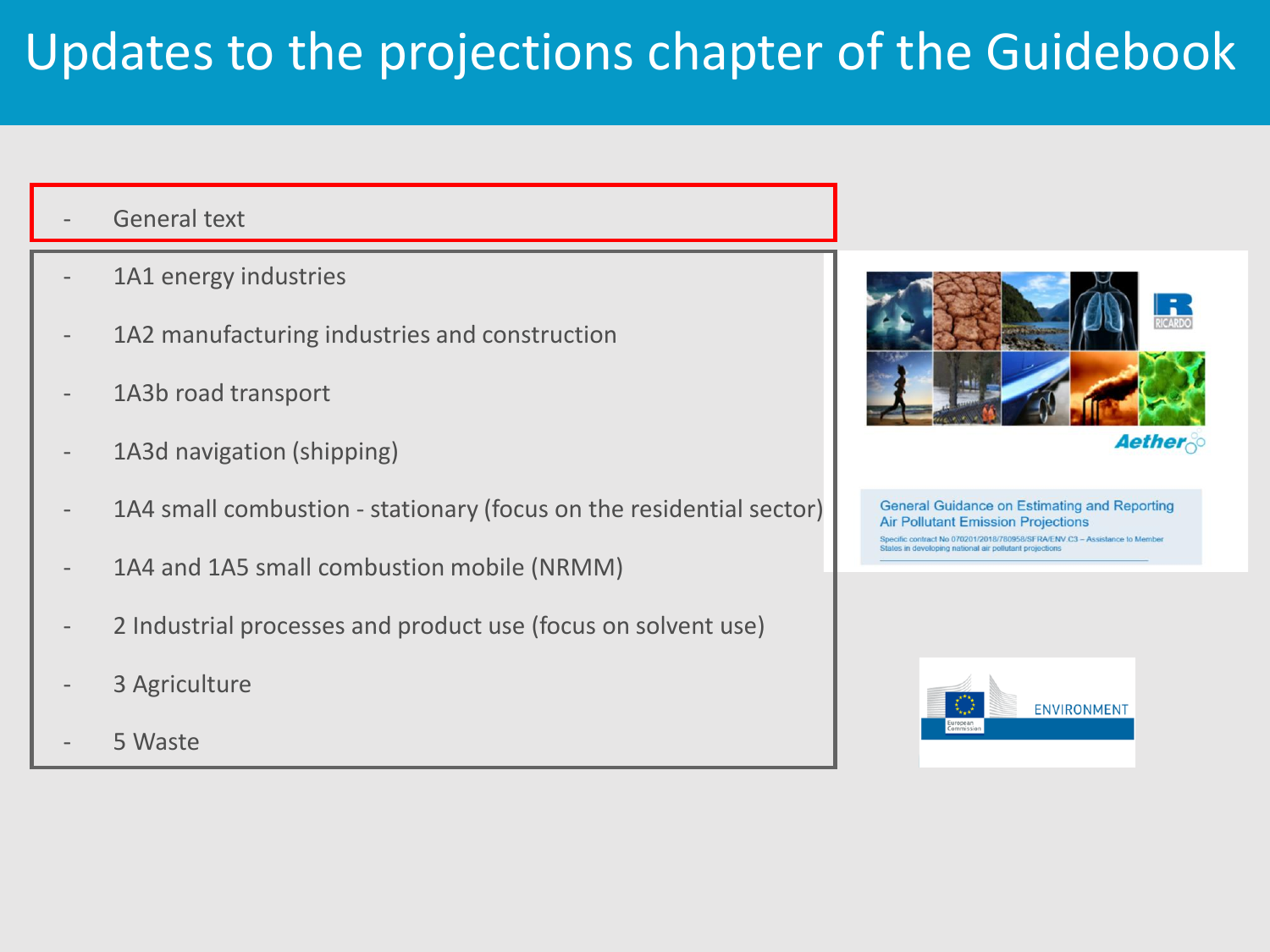# General chapter updates

## **Contents**

| 1    |                                                                              |  |
|------|------------------------------------------------------------------------------|--|
| 2    |                                                                              |  |
| 3    |                                                                              |  |
| Δ    |                                                                              |  |
| 4.1  |                                                                              |  |
| 4.2  |                                                                              |  |
| 4.3  |                                                                              |  |
| 4.4  |                                                                              |  |
| 4.5  |                                                                              |  |
| 5    |                                                                              |  |
| 5.1  |                                                                              |  |
| 5.2  |                                                                              |  |
| 5.3  |                                                                              |  |
| 54   |                                                                              |  |
| 5.5  |                                                                              |  |
| 5.6  |                                                                              |  |
| 5.7  |                                                                              |  |
| 5.8  | Changes in methodologies between the historical inventory and projections 18 |  |
| 59   |                                                                              |  |
| 5.10 |                                                                              |  |
| 6    |                                                                              |  |
| 7    |                                                                              |  |
| 8    |                                                                              |  |
| 9    |                                                                              |  |
|      |                                                                              |  |
|      |                                                                              |  |
|      |                                                                              |  |
|      |                                                                              |  |
|      |                                                                              |  |
|      |                                                                              |  |
|      |                                                                              |  |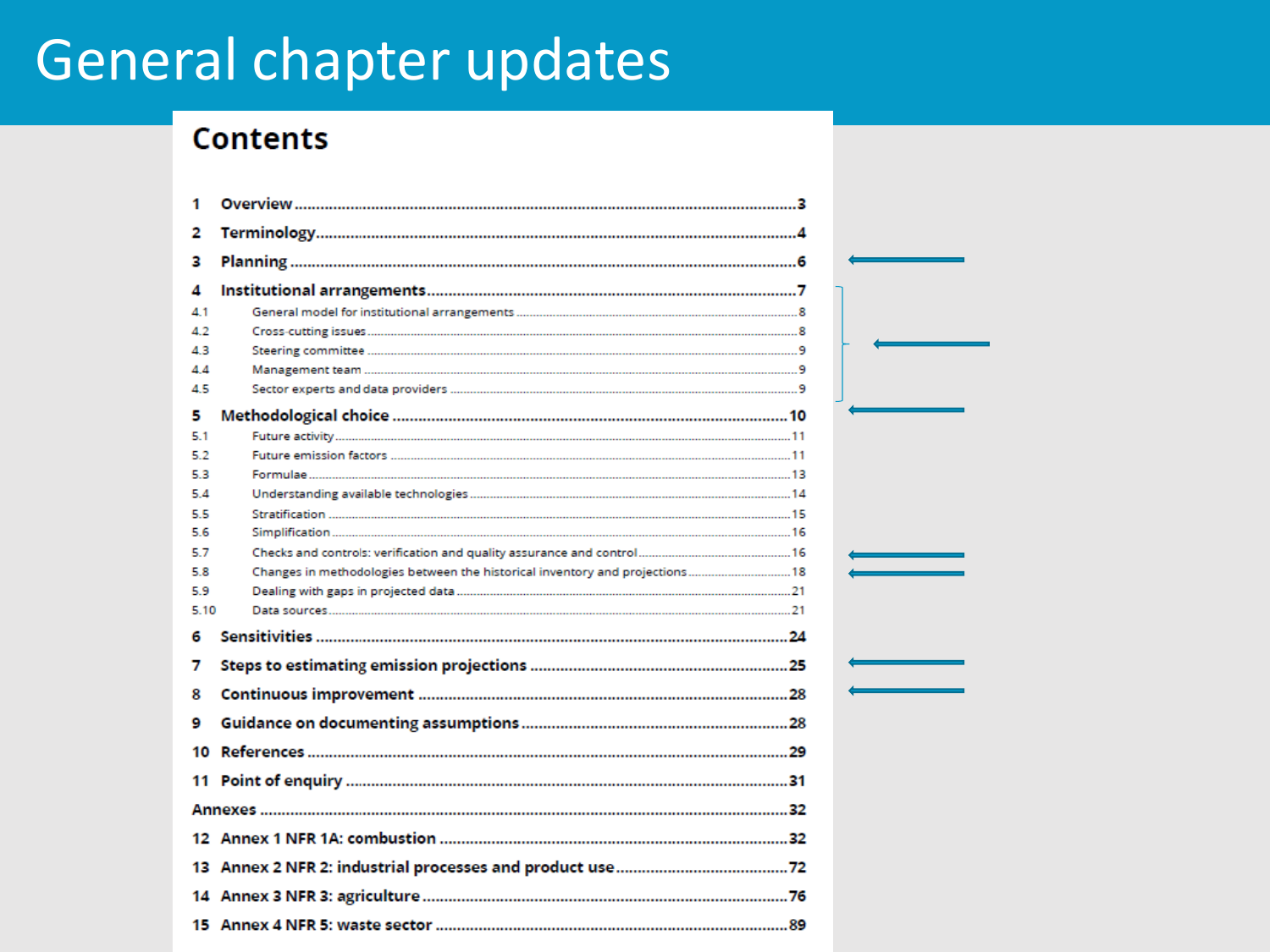# Planning

The section identifies that the first step is to undertake thorough planning of the involved processes. It is important to design a system that is flexible to deal with varying data sources.

The section covers:

- Institutional arrangements
- Resources and expertise
- Data
- Historical emissions inventory
- Projected data

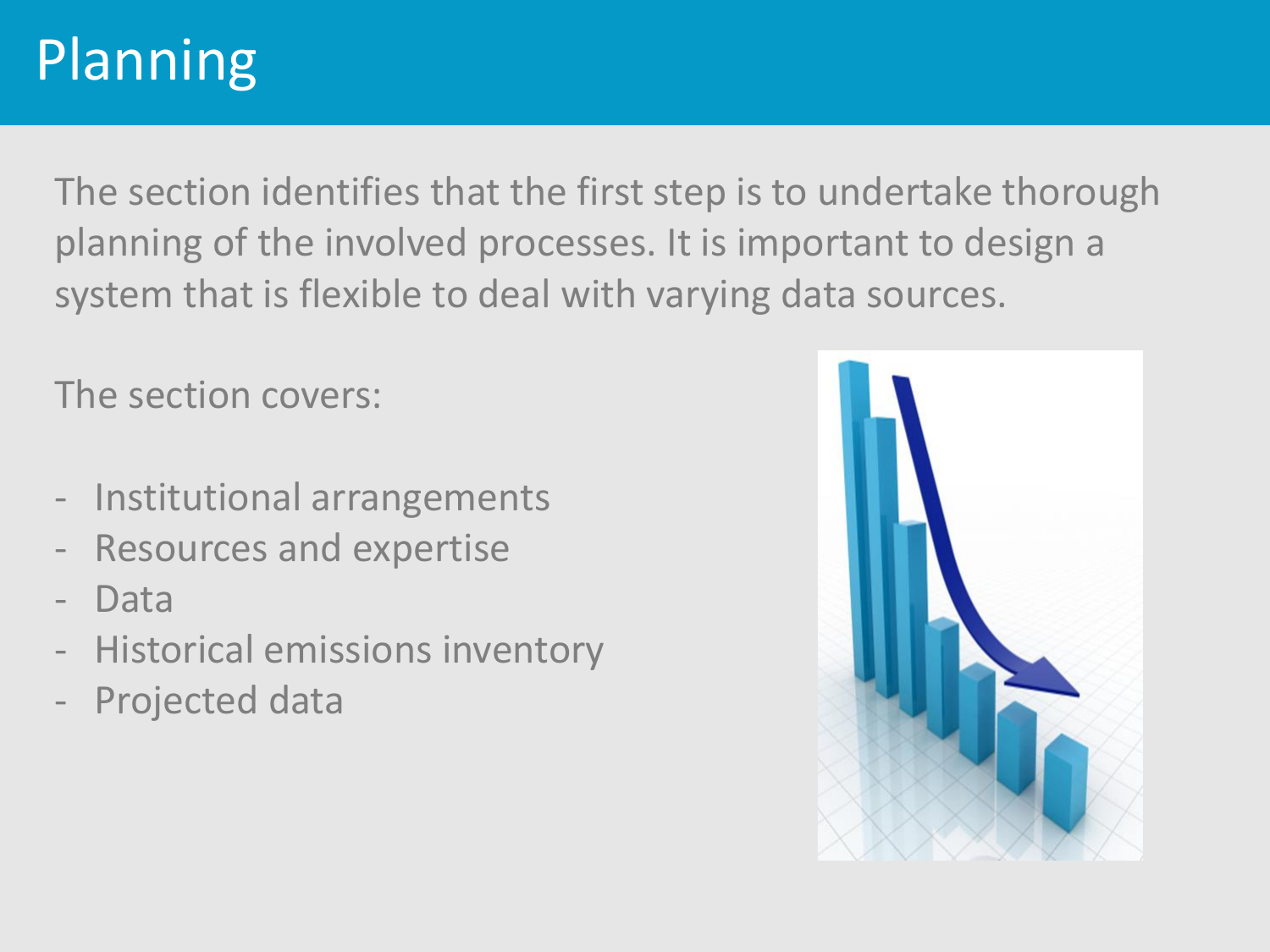## Institutional arrangements

Core functions associated with air pollution emission projections reporting:

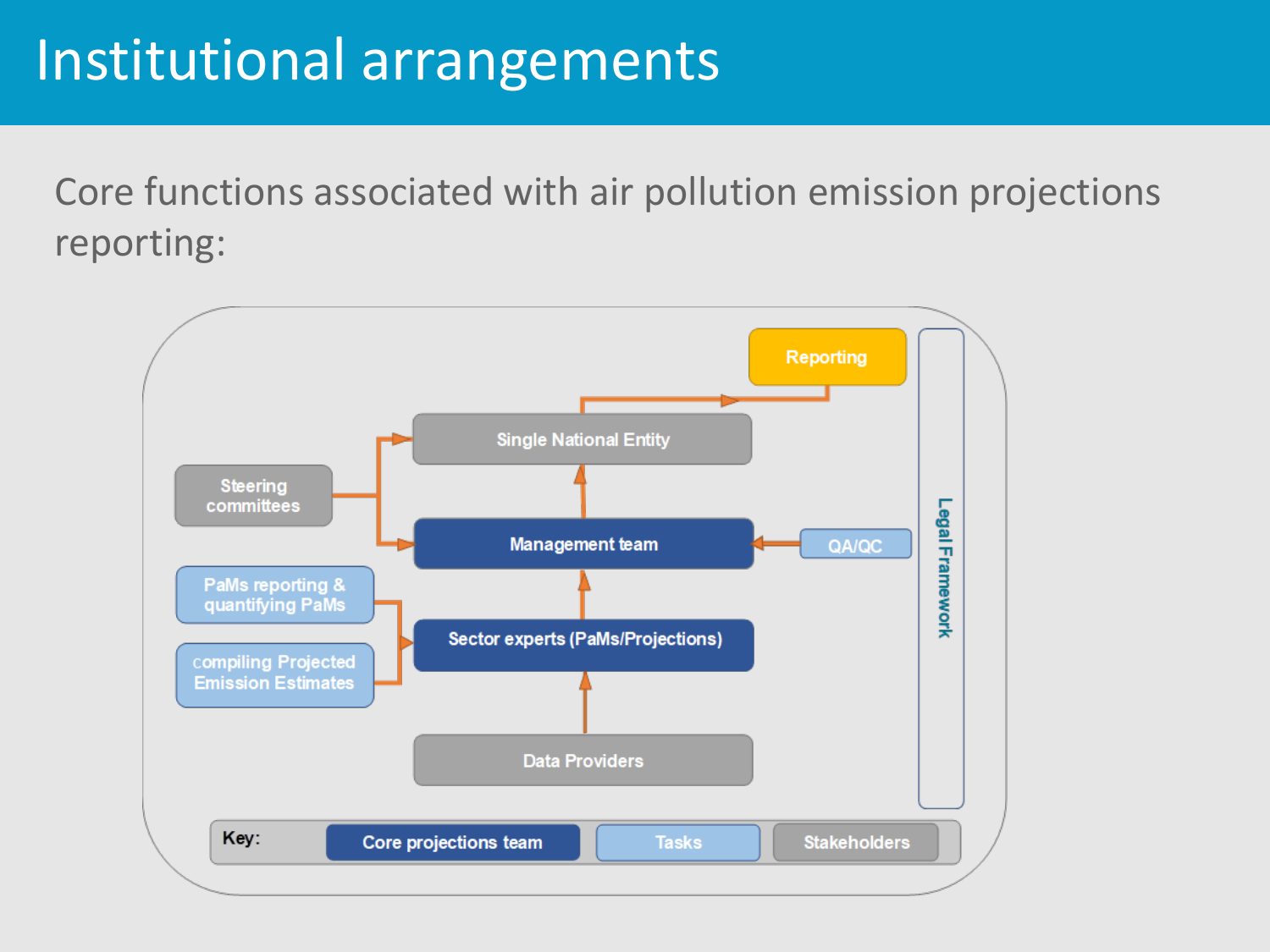# Methodological choice

It is sensible to ensure that processes are in place to make it as easy as possible to update the projections calculations when new historical emission estimates become available. Recommendations include:

1. Setting up the emission projection spreadsheets so that when new historical emissions data is added, there is no need for any significant reworking of the projection calculations

2. Identify clearly the years that Policies and Measures are applicable to and create automatic lookups to integrate them within the calculations.

3. Arrange an annual review of projections input data at the same time as the historical inventory compilation.

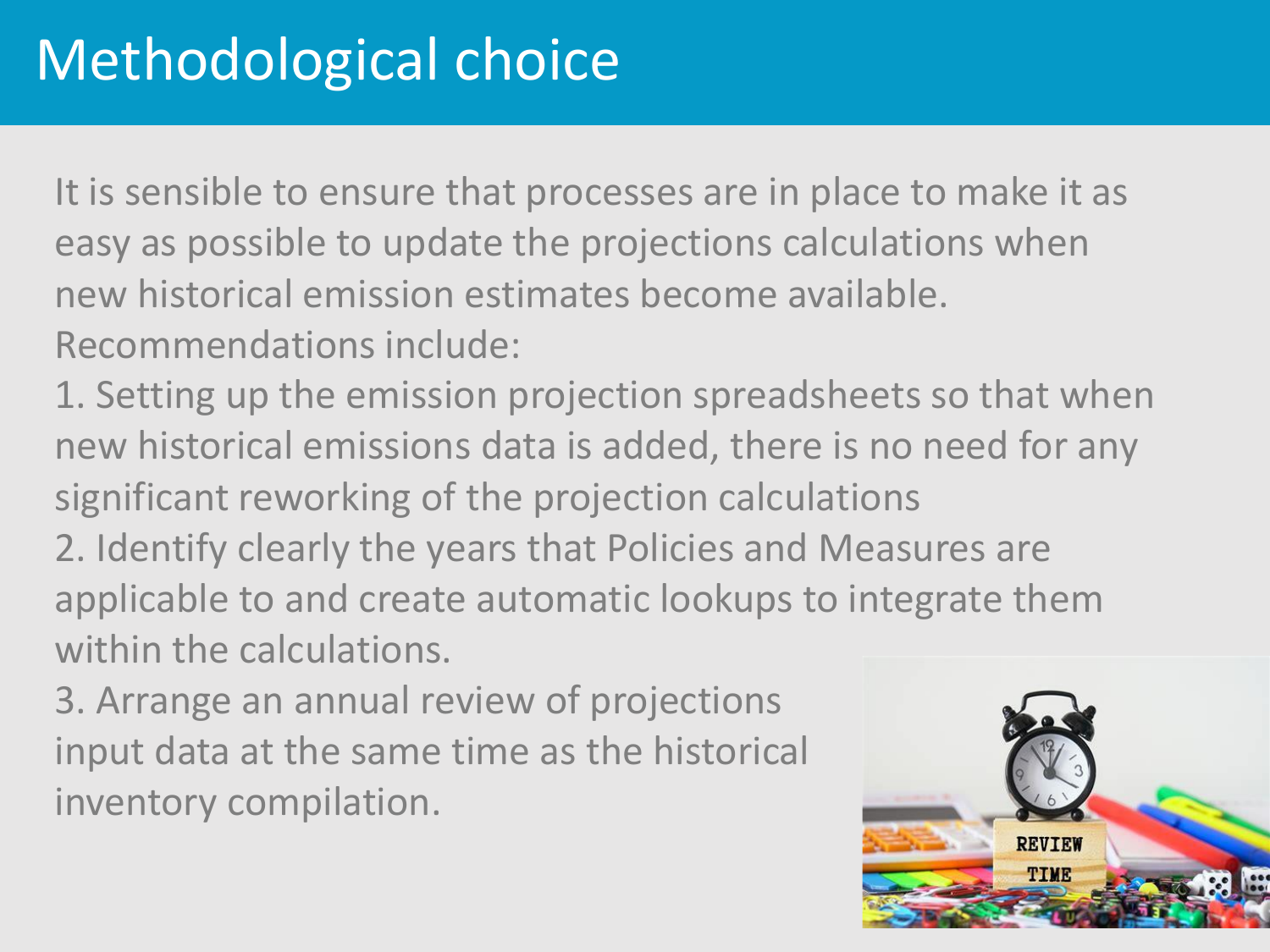# QA/QC

## This section focuses on the TCCCA criteria Transparency – recommended content of projections documentation:

- Provide a general overview of the national policy framework. This would include policy priorities and their  $\circ$ relationship to priorities set in other policy areas. Outline the institutional arrangements in place for compiling national air pollutant projections, including at the local and national levels, if relevant.
- State the year of the historical inventory data (base year) and year of inventory report used as a starting  $\circ$ point for the projections.
- o List the data providers for the projection calculations.
- Provide general information on key exogenous assumptions and parameters used, such as economic  $\circ$ growth and fuel price projections.
- Comment on the extent of consistency with GHG emission projections, and where there are differences  $\circ$ and why.
- For each sector (energy, transport, industrial processes and product use, agriculture, waste), list the Ō sources of input data, the methodology followed for projecting activity data and emission factors, the assumptions made and the completeness of the calculations.
- Provide lists of the policies and measures incorporated, and in which scenarios (WM and WAM). This Ō requires detailed consideration of progress made, likelihood of compliance and hence the need for additional policies and measures.
- Describe the sensitivity analysis undertaken, together with a brief explanation on which parameters were Ō varied and how.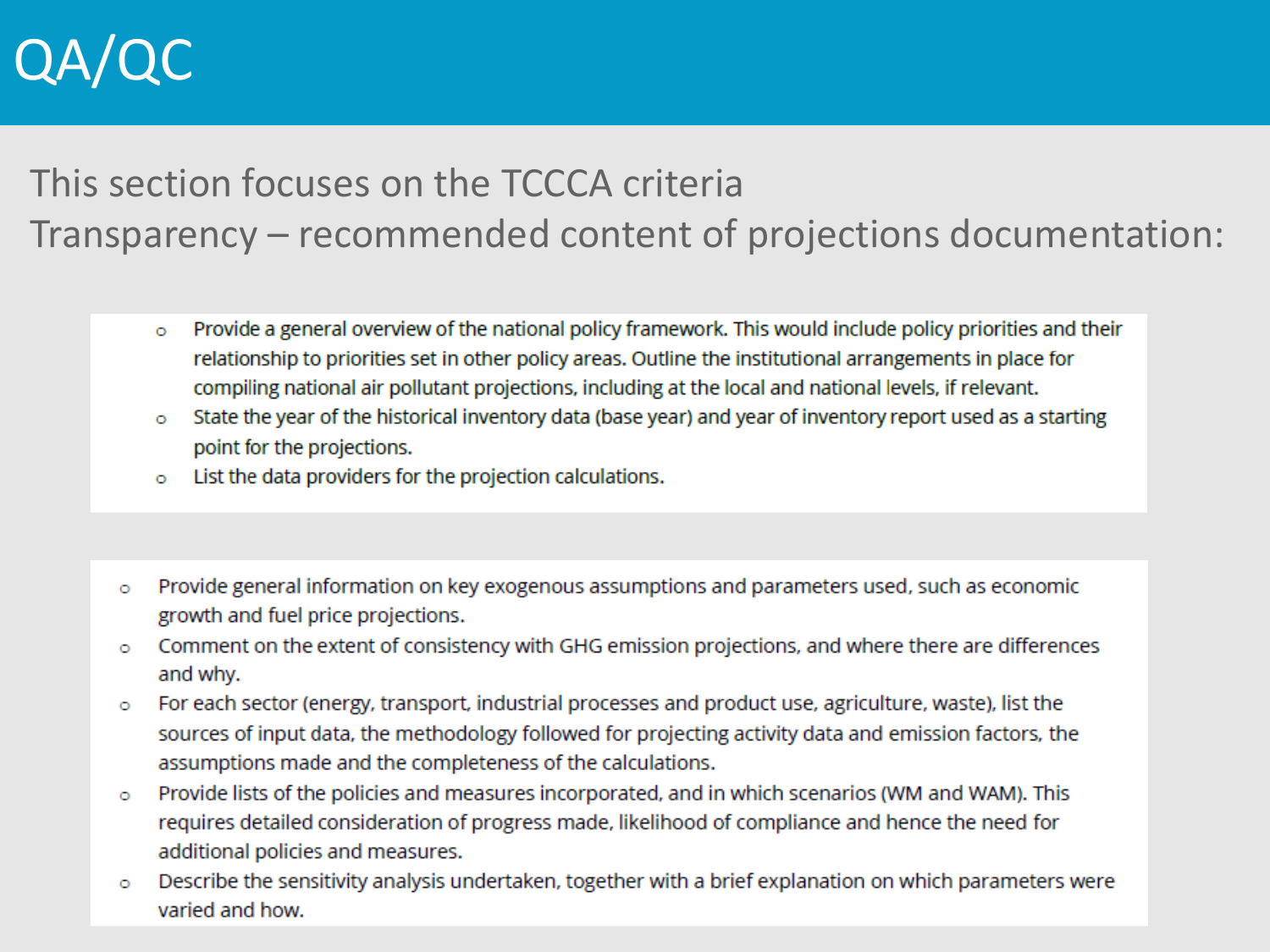## **Dealing with changes in methodologies between the historic inventory and projections**



## Retaining the discontinuity

## Splicing historical and projected estimates



#### Rescaling projected emission estimates

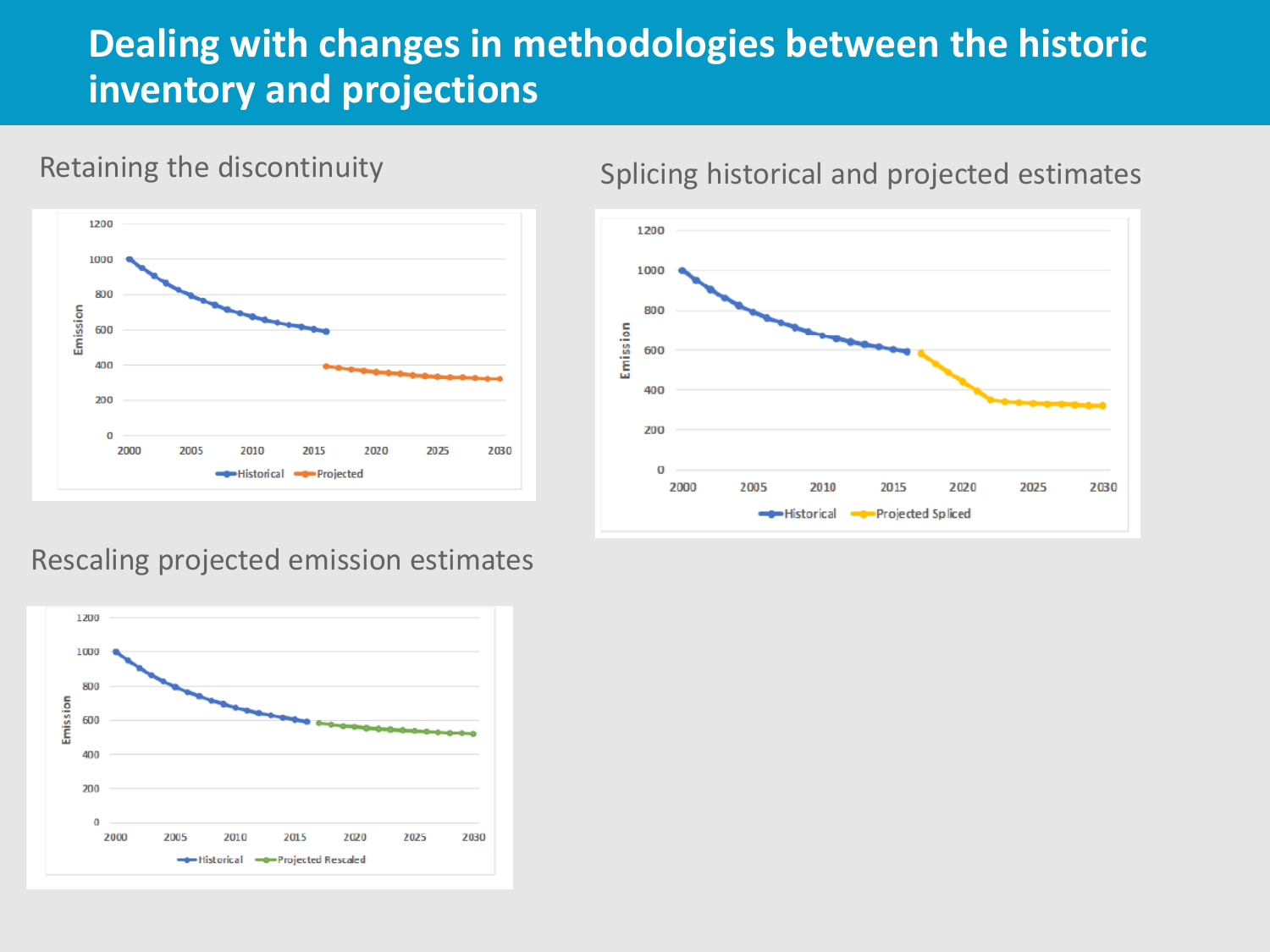## Steps to improving emission projections

![](_page_9_Figure_1.jpeg)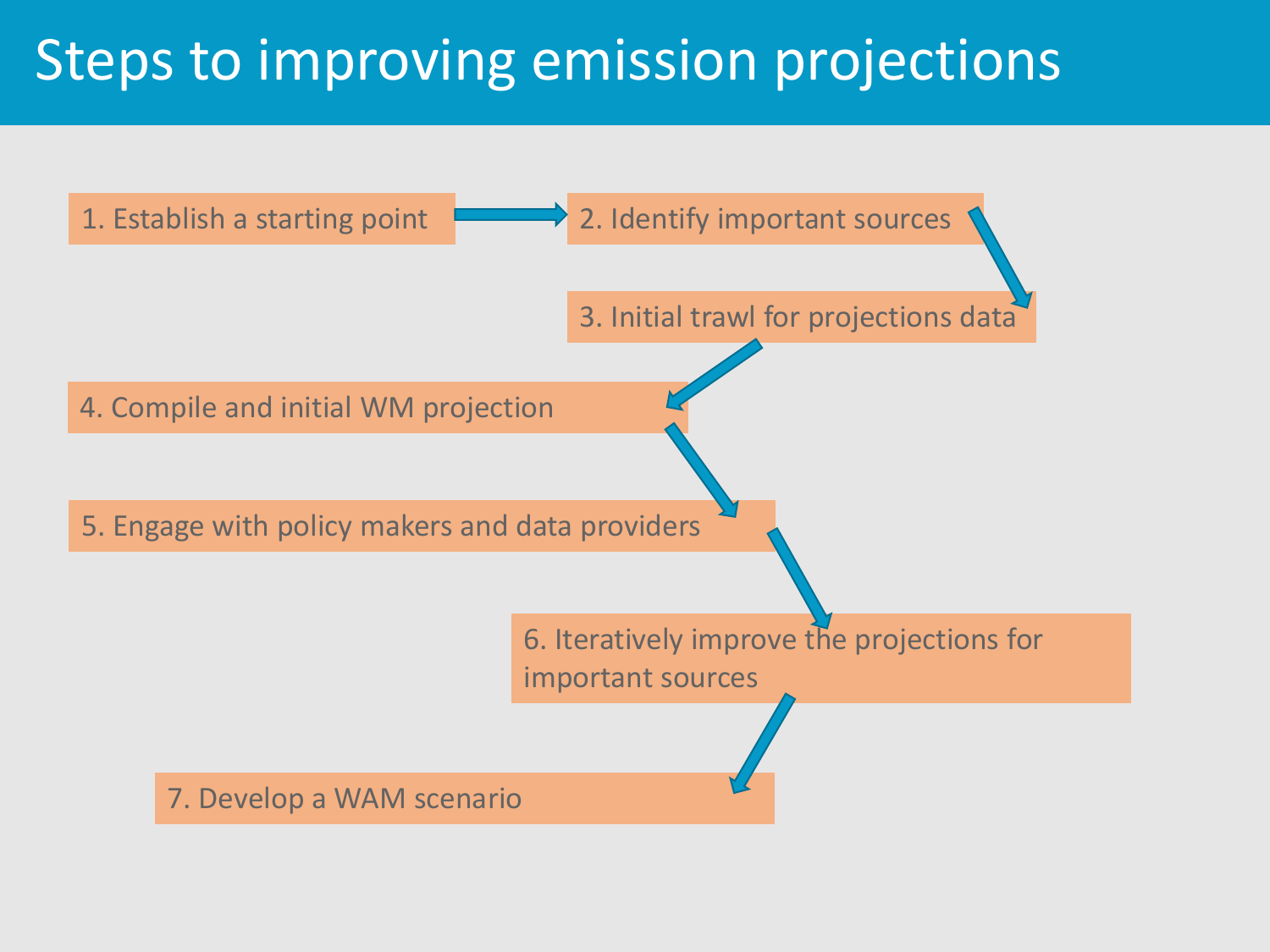Continuous improvement is a fundamentally important component of all emissions inventory work, and emissions projections are no exception.

The process for reviewing the quality of emission projections, and planning improvements is broadly the same as that for historical emissions.

Rapid development – taking into account changes to the policy landscape

Long term changes - include targeting better input data, especially to fill recognised gaps or weaknesses in the projections.